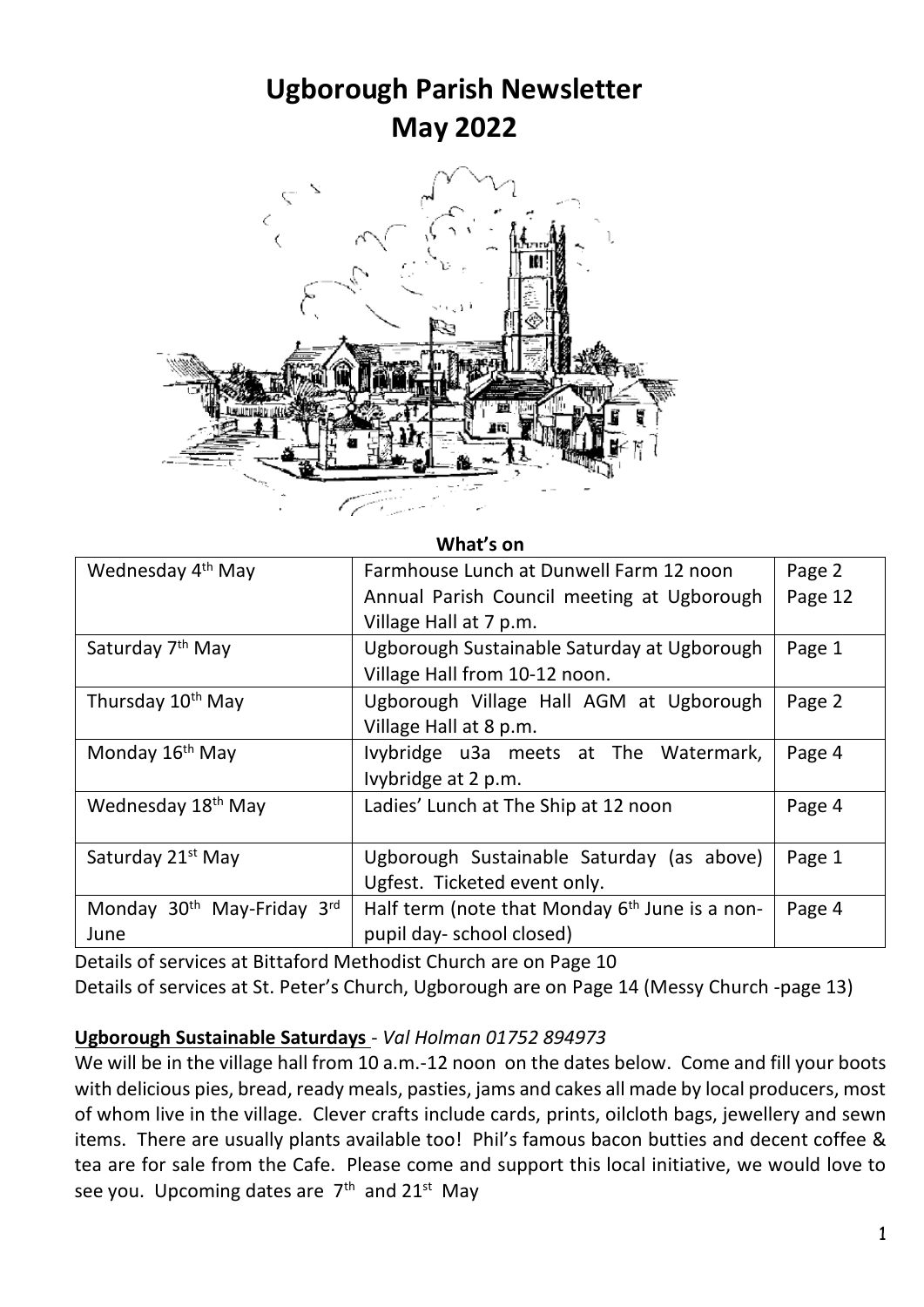## **Ceremonial Flying of the Flag**

We are in the process of sourcing a new flagpole for Ugborough Square. We will be sorry to see the existing flagpole go, which has been there since 1902, but sadly we are not going to be able to renovate it. See Parish Council report where planning permission is being requested for a replacement.

The flag would not normally be flown in May.

#### **The Thursday Coffee Morning**

in St Peter's Church is BACK, alongside our continuing weekly Post Office. Pop along for a beverage and cake between 10 and 11.45 a.m. Please make use of the hand gel and wear masks until seated. All are welcome!



#### **Ugfest 2022**

Ugfest will be on Saturday May 21<sup>st</sup> at Hillhead Farm.

We are very excited about bringing this epic one night music and beer fest back - we have local bands The Long Faces and Groundrush booked in with sound services from Blue Thunder, and we will finish with another incredible set from Electric Geraint!

Tickets are very much sought after and speak to Catherine (07817175460) to check availability.

#### **Thursday 2nd June Queens Jubilee Bonfire**

At Hillhead Cross - official bonfire to be lit at 9.45 p.m.

BBQ and bar. This is a nationwide, fully co-ordinated event. More details can be found on the website [https://www.queensjubileebeacons.com](https://www.queensjubileebeacons.com/)

If there are any buglers or potential town criers out there, please let me know! All proceeds from this event will go to the church.

## **Sunday 5 th June Queens Jubilee Afternoon Tea**

Please note change of date. Full details to follow.

## **Ugborough Village Hall** - *Stafford Williams*

The Village Hall hosts the Annual General Meeting on Tuesday 10<sup>th</sup> May at

8 p.m. in the main hall. The committee welcomes everyone from the community to review the year's activities and finances. This is the opportunity for you to have your say on the Hall and to help establish the committee for the coming year.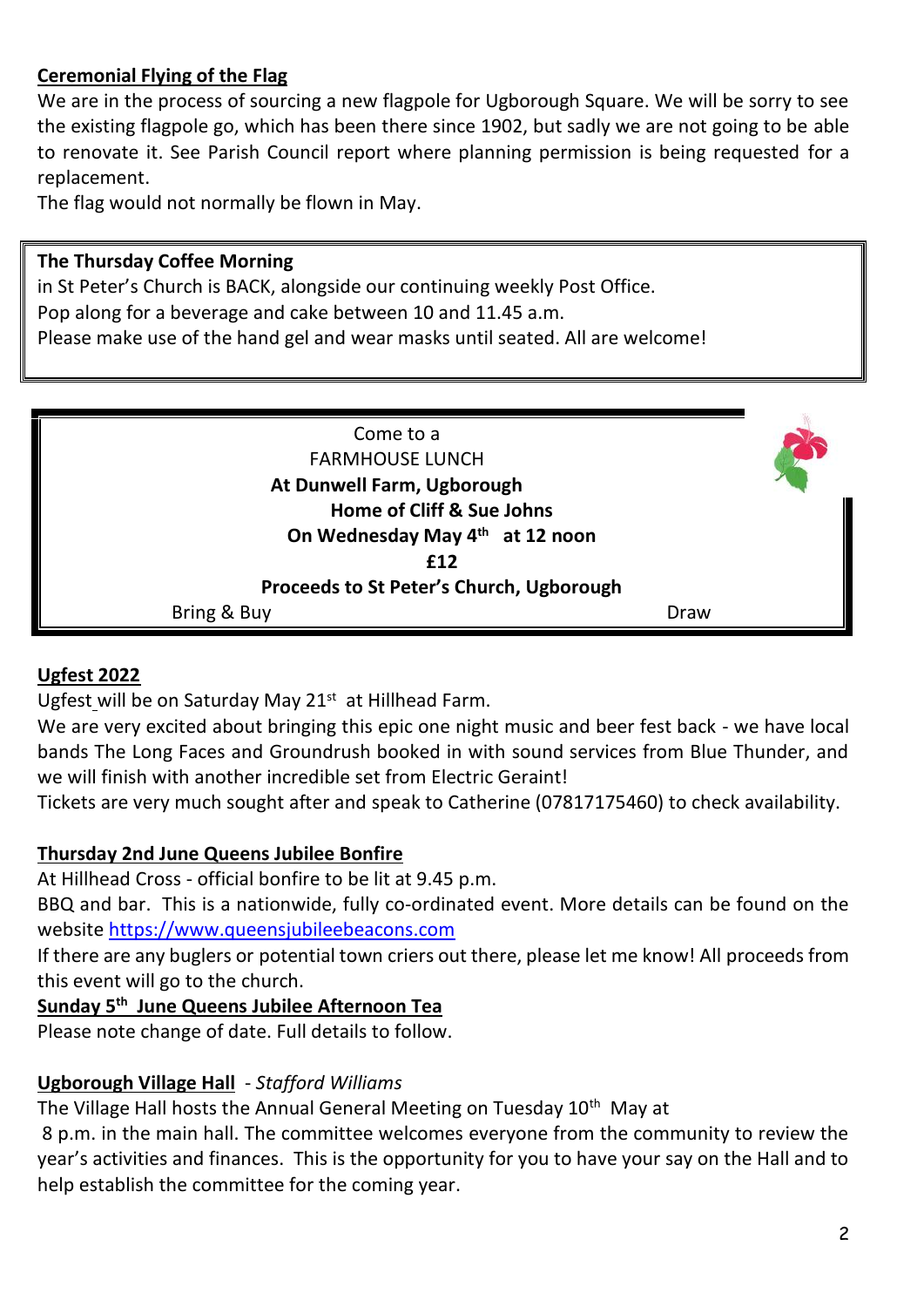#### **Ugborough Village Clean up** - *Clive Hart*

I would just like to say a warm and sincere thank you to all of the people who joined me for the Spring Clean of the Village Square and surrounding roads on  $2<sup>nd</sup>$  April. The benefits of your time and effort are clear for all to see.

We managed to clear the Square, the areas down towards both the Ship and the Anchor and the top end of Donkey Lane towards the play area. We also straightened one of the signs at the junction between Fore Street and Parsonage Lane.

There is still much to do and over the coming weeks I will endeavour to do some of the areas we were unable to reach this time. If anyone is up for another Working Party, please let me know.

I would also like to thank the Parish Council and Church for the refreshments provided.

In the 1990s the village won a number of CPRE Best Kept Village awards, and it would be lovely to think we could get it back to looking like it obviously did then.

**Ugborough and Bittaford Pre- School**-(incorporating breakfast club and after school club) Charity Number 1043499*- Tessa Watkinson* Open 8 a.m.-6 p.m. Monday – Friday during term time in Ugborough Village Hall Contact 07763215455 [admin@ugboroughandbittafordpre-school.org.uk](https://d.docs.live.net/d1d00904bc4b66e8/Documents/newsletter/Ugborough%20Parish%20Newsletters%20for%202019/admin@ugboroughandbittafordpre-school.org.uk)

We have been enjoying lots of good weather spending lots of time outside in the playground and also at the village playpark. We have been enacting several stories such as 'A Squash and a Squeeze' climbing onto the slide and we have tried constructing houses out of real straw, sticks and bricks for the 'Three Little Pigs' story.

The Easter Egg Hunt in the lovely garden of one of our committee-members was very exciting. The children were sponsored by friends and family to raise valuable funds for our preschool but, most importantly, they had a fantastic time in their wellies, searching out the eggs despite the rain!

We have also been learning about the frog life cycle and were thrilled recently to see frogspawn and tadpoles. Forest School also restarted after the Easter holiday which is welcomed by us all.

Indoors, we've had just as much play and discovery. We have made pizza muffins seeing the way cheese changes with heat and watched the powder and milk mix in Angel Delight to see liquid turning solid. The children also really enjoyed making chocolate Easter nests. We have continued having a lovely time with Jude from Spinning Tots Dance on Thursday afternoons and all the children are enthusiastic to join in when she comes.

We had a fantastic trip to Dartmoor Zoo for the Friday children with the tiger, meerkats and lizards being among the favourite animals. We are very grateful for the parents who accompanied us and also drove other children. We have plans to do another pre-school trip on a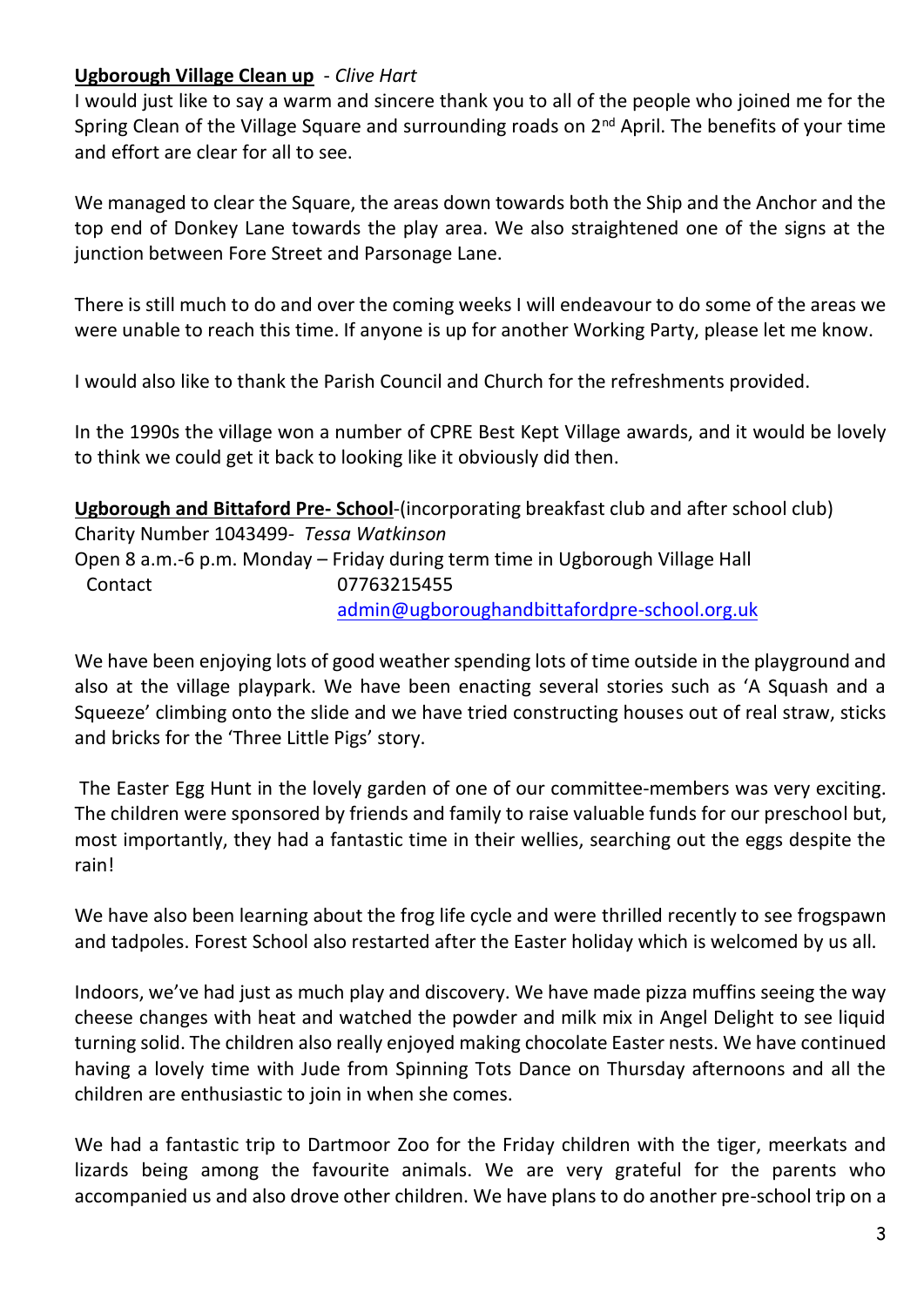couple of different days so that all the children get a chance to continue their preschool education in other settings.

We have been pleased by the response to our Summer Holiday Club. If you feel you need to make use of this, please let us know as soon as you can. Our Baby and Toddler Group is still running on Mondays from 10.15- 11.45 in the village hall and we would always be happy to see more new faces there. The costs are £1.50 for a child or £2.50 for more than one child.

Finally, we are delighted by the fantastic ticket sales for this year's Ugfest (a night of great bands, food and dancing) as it is such an important fundraiser for us. See you there on Saturday 21<sup>st</sup> May if you've secured your ticket.

#### **Ugborough Primary School-** *Headteacher - Mrs. Lucy French*

#### Sports Day + Jubilee Celebration

We are all looking forward to our Sport's Day on Friday  $27<sup>th</sup>$  May and are delighted that we are able to invite parents and carers to spectate the event. Parents/carers can arrive at 9.45 a.m. and we are looking to finish by 11.45 a.m.

Preparations are also underway for an in-house celebration to mark the Queen's Jubilee which is scheduled for the afternoon on this day.

Monday 2nd May Bank Holiday School Closed Monday 30<sup>th</sup> -Friday 3<sup>rd</sup> June Half Term Monday 6th June Non - pupil Day – School Closed

#### **Ivybridge u3a summer programme**

The monthly general meetings, which are free to all members of Ivybridge u3a, usually take place at the Watermark on the third Monday of each month, starting at 2 p.m.

On  $16<sup>th</sup>$  May, Ian Gasper will be taking his audience through the 'History, Wildlife and Landscapes of Patagonia' and in June Brian Fernley is also on his travels when he relates some of his experiences in 'Destination Utah'.

In addition to the monthly meetings, u3a members also have access to nearly 40 specialist groups. These range from Egyptology to Etymology, Country Dancing to Creative Writing, Dartmoor Industrial Archaeology to Card Games, and Language classes to Wine Appreciation. See the Ivybridge u3a website for full details.

#### **Ladies' Lunch** *Pat Stephens*

The date for the next lunch is Wednesday May 18<sup>th</sup> at The Ship, Ugborough for 12 noon. Contact Pat Stephens 07704 113837 to book.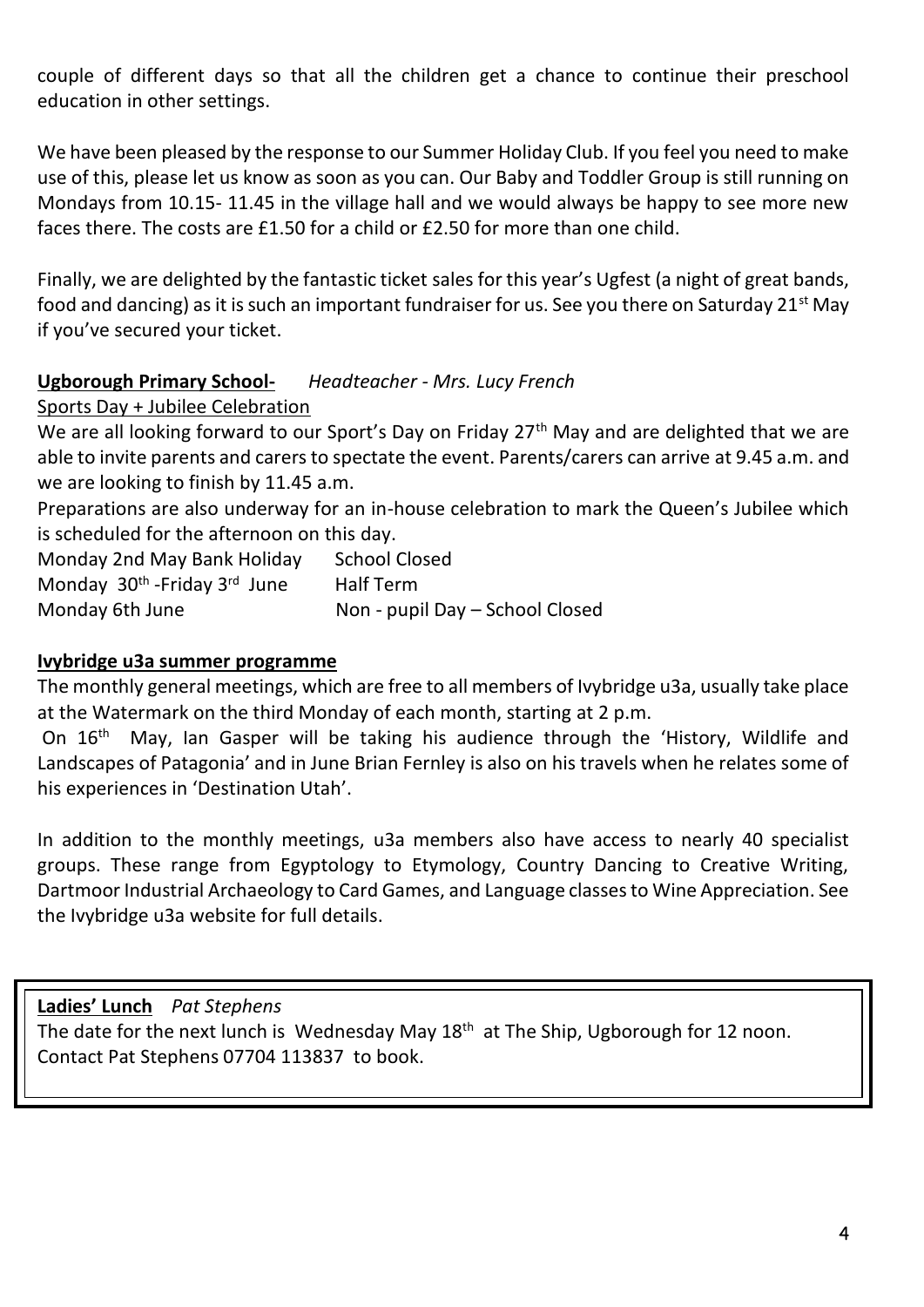

**G-UP - Creating a community where it's easy to live sustainably**

**Wildlife Example 20 a.m.** meeting and a support of the Sunday 8th May 10 a.m. meeting in a support of the Sunday 1 <https://www.ugborough.com/g-up>



Come and join us for a wildlife walk led by our knowledgeable Wildlife and Biodiversity Group members. Whether you are interested in wildflowers, birds, insects, lizards, or mammal tracking there will be something for everyone.

This will be an ideal opportunity to record what we see on **W**iNaturalist . Download the APP before the walk and help will be on hand to get you started.



## **Greener Ugborough** *Puddings* -Saturday 21st May

G-UP will become Greener Ugborough *Puddings* at Ugfest on Saturday 21st of May. Donations of anything sweet would be greatly appreciated. All puddings must be labelled with a full ingredients list. Also label all containers that you want returned. Please bring all donations to Jane Johns at the Pudding gazebo on the evening.

## **Himalayan Balsam removal** – Saturday afternoon 18<sup>th</sup> June – time + place tbc

Himalayan Balsam is a non-native invasive species. It looks pretty but it out-competes our native plants and reduces biodiversity. Pulling the stems before they flower is the best way to remove it and isn't very difficult because it doesn't have deep roots. Come and join us to make a real difference to biodiversity in your community and get the many benefits of being outdoors in nature.

Have you spotted Himalayan Balsam? Let us know where it is in the Parish.

(greenerugp@gmail.com)

Families Welcome – children must be supervised by parent/carer. Bring gloves.

## **Wildlife and Biodiversity Working Group News**



|                                 | WildLink<br>Io something simple for wildlife and help create a community nature reserve.<br>www.ugborough.com/wildlink |                            |                        |                     |  |  |
|---------------------------------|------------------------------------------------------------------------------------------------------------------------|----------------------------|------------------------|---------------------|--|--|
|                                 | Food                                                                                                                   | Water                      | <b>Shelter</b>         | <b>Management</b>   |  |  |
|                                 | Bird feeders or food                                                                                                   | Wildlife pond              | Climbing<br>plants for | Leave perennials in |  |  |
| (without fish)<br>for hedgehogs |                                                                                                                        | nesting and feeding        | until spring           |                     |  |  |
|                                 | friendly<br>Insect                                                                                                     | garden<br><b>Bog</b><br>or | Mature trees           | Compost garden and  |  |  |
|                                 | nectar-rich flowers                                                                                                    | permanent wet area         |                        | kitchen waste       |  |  |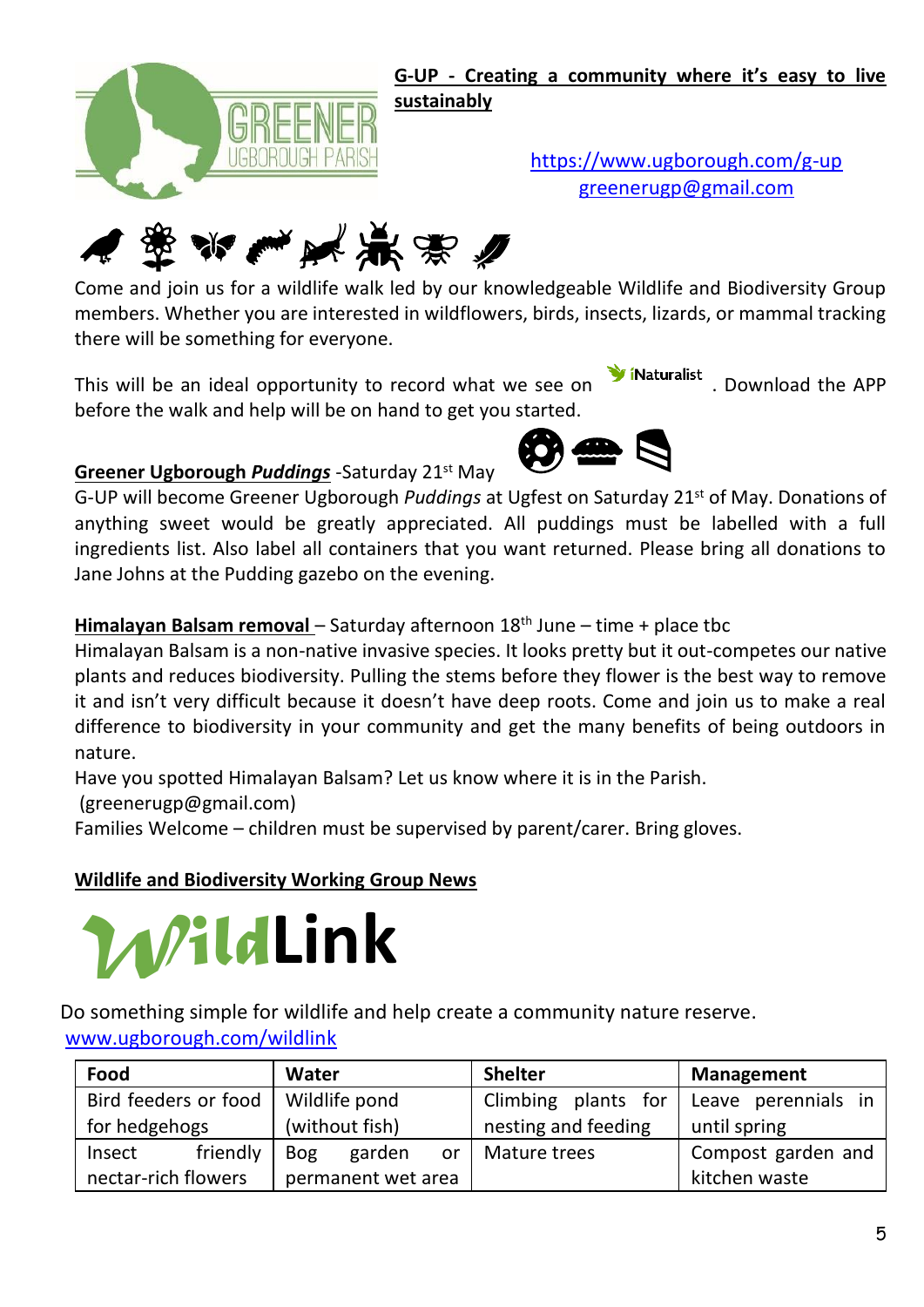| Flowers, fruits, and                                     | Bird bath                                         | <b>Native</b><br>shrubs<br>or      | pesticides<br>No                        |
|----------------------------------------------------------|---------------------------------------------------|------------------------------------|-----------------------------------------|
| seeds all year                                           |                                                   | hedge                              | including slug pellets                  |
| Shrubs<br>and<br>trees<br>with<br>nuts<br>and<br>berries | Water left out for<br>hedgehogs<br>and<br>insects | piles<br>Log<br>or<br>hibernaculum | Long grass area or<br>mow and weed less |
|                                                          |                                                   |                                    |                                         |
| Wildflower meadow<br>Save water and use                  |                                                   | Bird, bat, hedgehog,               | Hedgehog access into                    |
| or nectar-rich lawn<br>rain butt                         |                                                   | or bee/insect box                  | your garden                             |

Last month Wild**Link** was promoted at Ugborough School Easter tea with lots of pollinatorfriendly seeds and seedlings given away and the children enjoyed making bug 'hotels'.

#### Wild**Link – My Wildlife Pond -** *Jackie Andrade*

Ponds are great for getting up close to nature. We spend countless hours looking at ours because there is always something happening. Blackbirds fuss around it in the winter, waiting for us to break the ice so they can bathe and drink. Now in spring, it is the centre of their battles for territory. Smaller birds visit to wash in the shallows. Below the surface, palmate newts are looking for mates in the sunlit areas of water, the males with their characteristic back feet that look like they are wearing black gloves. Water snails are getting busy, keeping it clear of fallen leaves, and caddis fly larvae are starting to build tubular homes from intricate mosaics of tiny pieces of stone or leaf. By summer the purple loosestrife and water mint will be humming with insects. We have watched spectacular dragonflies lay their eggs in the damp mud around the reeds, bats swoop low to catch insects, and hedgehogs come for an evening drink. One day, a beautiful grass snake silently slid into the water and looped its way across the pond.

Our pond is about 5 feet wide but even tiny ponds have value for wildlife. One day I tripped over an old washing up bowl and got my own back by burying it in the garden and filling with rainwater. By the time I'd put a couple of stones and a water plant in it, I had counted five different robins eagerly waiting to claim it as their own.

According to the Devon Wildlife Trust, half a million ponds have been lost in the UK over the last 100 years, filled in because we no longer need them for washing farm horses or digging marl to lime fields. An aim of the Wild**Link** project is to recreate the lost web of watery habitats with a network of garden ponds. Could you do wildlife a favour and make a pond this weekend? If you do, we'd love to hear about it. What creatures will you see first?

For more information about wildlife ponds see<https://www.ugborough.com/garden-water> How is your wildlife-friendly garden coming on? Get in touch

Bittaford and Moorhaven - Jacki[e j.andrade@me.com](mailto:j.andrade@me.com)

Ugborough and the rest of the Parish - Susa[n susan@inxite.co.uk](mailto:susan@inxite.co.uk)

## **POLLINATOR FOCUS**

A brilliant flower for pollinators, a hardy perennial that has a long flowering season, interesting seed heads and edible – You may have spent all your life persecuting the dandelion, but can you give them a second chance in your garden?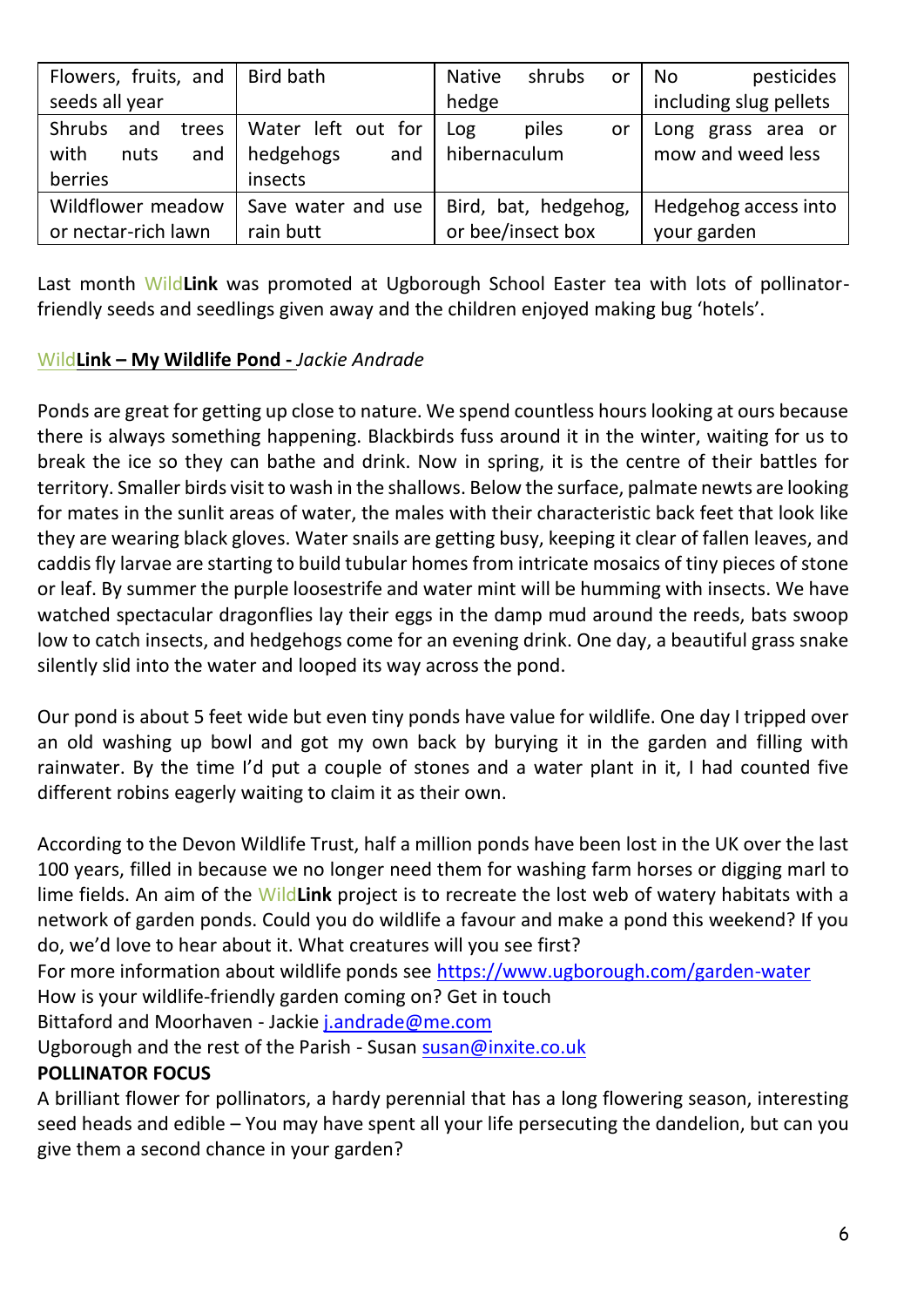Hoverflies are a beautiful and often overlooked type of pollinator. A simple way of encouraging hoverflies with an aquatic life stage into your garden is to make a hoverfly lagoon. Put a container filled with grass cuttings, leaves and water in a shady spot. This is the perfect habitat for hoverfly 'rat-tailed' larvae. For more info and to join the hoverfly lagoon project with Sussex University. <https://www.thebuzzclub.uk/hoverfly-lagoons>

Hoverflies are true flies (Diptera) but are often mistaken for bees because of their yellow-andblack patterns. This is no accident, since hoverflies mimic bees and wasps for defence, pretending they can sting. Here are the easiest ways to tell the difference.

| Bees (Hymenoptera)                                                            | Flies (Diptera)                                    |
|-------------------------------------------------------------------------------|----------------------------------------------------|
| Longer elbowed antennae                                                       | Short stubby antennae                              |
| Smaller oval eyes on the side of the head                                     | Big eyes that meet or almost meet in<br>the middle |
| 4 Wings (not always easy to tell as the<br>front and hind wings are attached) | 2 wings                                            |

The Lifecycle of the Bumblebee is quite different from a honeybee even though they are both social insects. In the Spring large queens emerge from hibernation feed on pollen and nectar and find a nest site. Here she lays eggs which develop into female worker bees. By summer the workers have taken over foraging for food and caring for eggs and larvae. The queen then remains in the nest where she will lay eggs until she dies. By late summer some eggs develop into Males and new queens, which leave the nest to feed and mate. The males and workers then die, leaving only the mated queens to hibernate over the winter and begin the lifecycle again.

Bumblebees have a special method of pollination that honeybees can't do. It is called BUZZ pollination. This method is essential for example in blueberries, tomatoes, aubergines, and kiwis. Buzz pollination happens when the bumblebee contracts its flight muscles, which produce strong vibrations directed by their legs and mouthparts to release the pollen. So next time you see a bumblebee on your tomatoes listen out for a high-pitched noise as they BUZZ pollinate.

# *Wi*Naturalist

Remember to keep recording all your sightings on i-Naturalist and the wildlife WhatsApp Group Chat.

Sighting in the Ugborough Wildlife project last month include Bee-flies, Oil Beetles, Hairy-footed Flower Bees, Common Carder Bee, Brambling, Sparrowhawk, Cuckooflower and Pink Purslane.

Please find G-UP on Facebook or drop us a line if you would like to be added to our email *circulation list and hear about future events directly[: greenerugp@gmail.com](mailto:greenerugp@gmail.com)*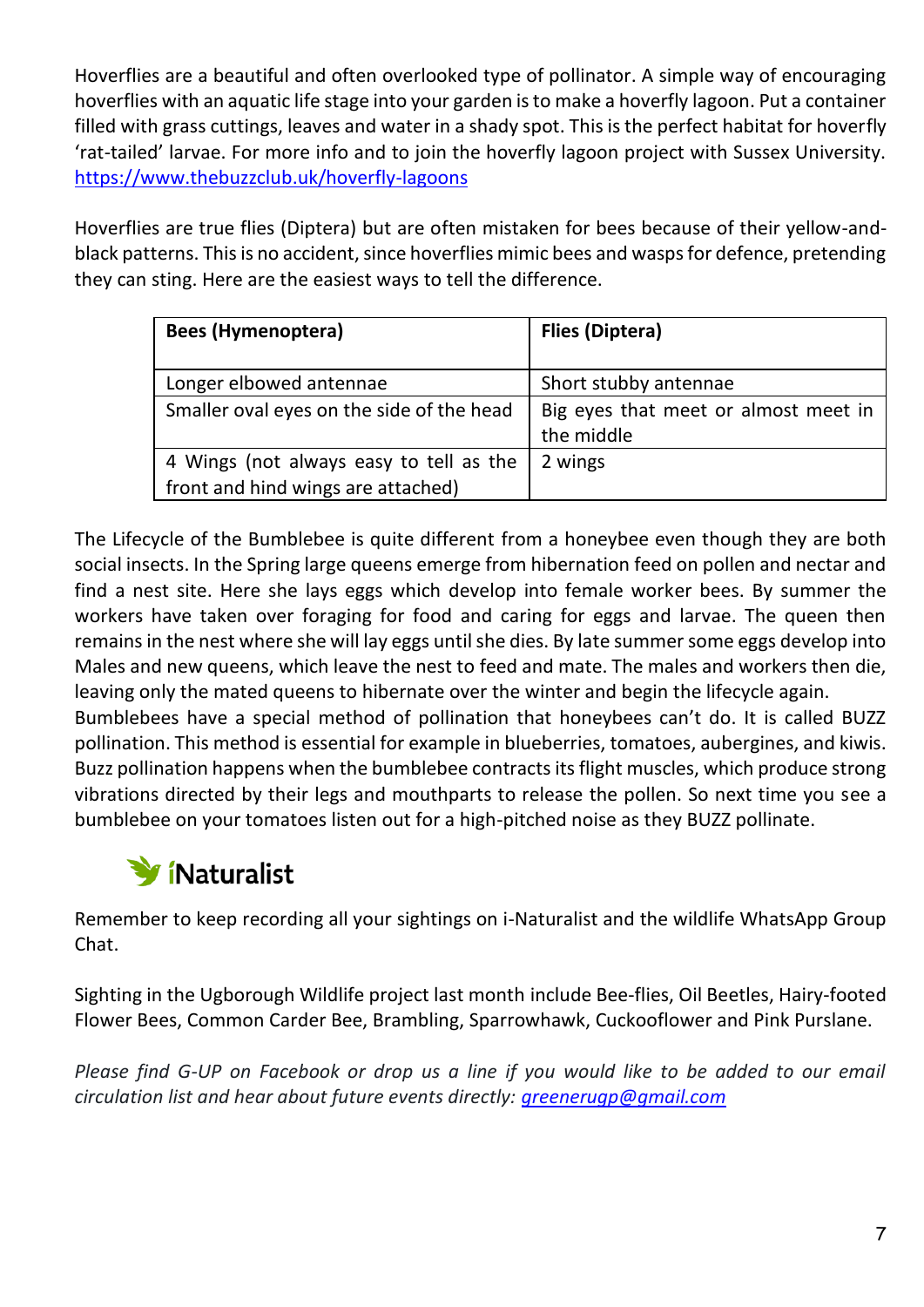## **Grants of up to £500 available for Devon community wildlife projects**

Independent charity Devon Communities Together (DCT) has announced the launch of a new Community Wildlife Grant scheme, which has been developed by the Devon Local Nature Partnership (DLNP) to provide small grants of up to £500 to community wildlife projects. Applications are open to parish and town councils, community groups and community partnerships that wish to fund initiatives that will benefit local wildlife. This includes funding a new idea, continuing an existing project or starting a new group.

The scheme is being managed by Devon Communities Together and has been funded by Devon Environment Foundation, DCT and Devon County Council (DCC), as part of their shared commitment to help tackle the ecological emergency.

The aim of the grant scheme is to provide a very simple way for community groups to access small amounts of funding to kickstart their groups and initiatives, as well as benefit from advice, equipment and other resources. Guidance for applicants may be found on the website[:www.devoncommunities.org.uk/projects/wild-about-devon-community-wildlife-grant](http://www.devoncommunities.org.uk/projects/wild-about-devon-community-wildlife-grant-scheme)[scheme](http://www.devoncommunities.org.uk/projects/wild-about-devon-community-wildlife-grant-scheme)

#### **Beryl's Bookworms** –*Juliet Collis* **Elly Griffiths – The Crossing Places**

Our April read was the first in the series of currently 14 books, which are based on a fictitious forensic archaeologist, Dr Ruth Galloway, who works at

a university in North Norfolk and is called in by police to assist with ageing the bones of a child's body discovered in the marsh near Ruth's home.

DCI Nelson is investigating the unsolved case of a missing girl from ten years ago and has received letters about the missing girl which contain various religious and literary references, as well as ritual sacrifice. Ruth is able to carbon date the bones and found that they were from the Iron Age, when marshland was considered to be sacred as it lay between the land and the sea and bodies were often buried there.

While the investigation continues, a second girl goes missing and the plot takes a sinister turn.

The book receives mixed reviews online, as it did with our group, ranging from 2.5 to 5 out of 5, with an average of 3.5. However we were interested to read the archaeological references and about the Norfolk marshlands and most found it to be well written and easy to read. For some the plot seemed rather contrived, while others considered it to be plausible. Overall we were pleased to have read the book and several of the group have either read or are planning to read the rest of the series.

Our next book is Patrick Gale's 'Take nothing with you'.

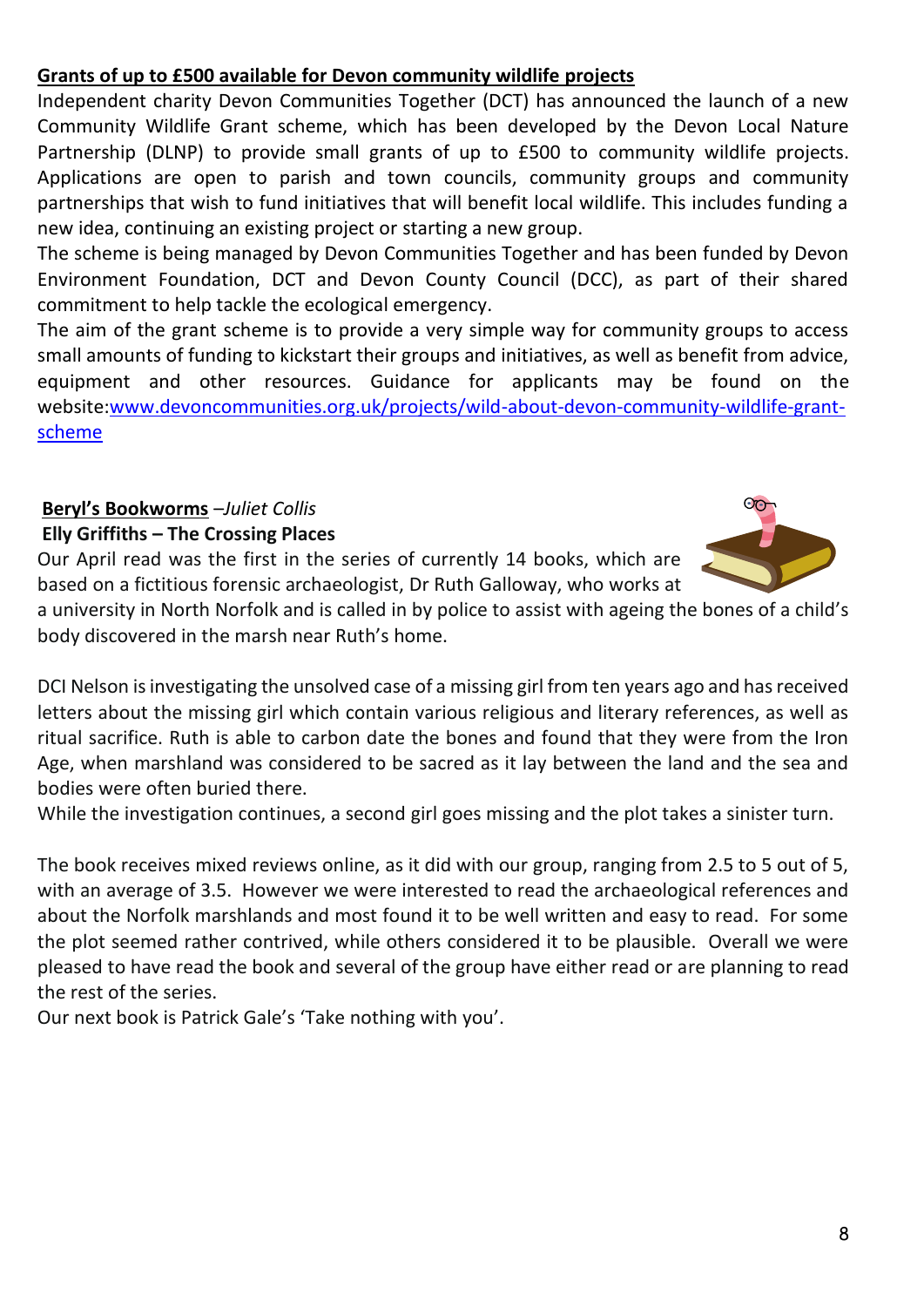#### **Ugborough Dramatic Society:** -*Sue Johns*

A few heartfelt grateful thanks to those instrumental in the great success that was our Staycation Event - where we entertained an enthusiastic audience of 70 or so to superlative refreshments and an eclectic range of sketches!

Thanks to all the cooks who, often at their own expense, provided a first class 3 course meal., and all the kitchen, clearing volunteers.

To the eventual backstage team who managed to implement Nellie's Dream for the church (from her sickbed!), to those who set the hall for two vastly different venues and for their furniture rearranging skills, to those who sewed and created costumes, to the children of the School for their delightful country dancing, to those who supervised the Bar and purchased the drinks, to the ones creating atmosphere with light and music. To all the individuals who created buses, seagulls, photo booths, a Punch & Judy set, signs and backdrops plus all those little touches that so add finesse.

And thanks too to the hard-working Chorus for their dancing, singing and commitment, to those actors, who really didn't intend to be, for stepping up so magnificently in such varied roles! They showed accomplished acting, creative talent, beautiful vocals and an ability to create many different characters. They held the whole evening together with their exemplary performances. The audience had a Ball!

Profits from the evening will be distributed between Village Charities.

## **Do you have better Excel skills than I have or are you of a more artistic inclination than I am?**

#### *– Owen Davies*

I volunteer with a UK charity called Engineers for Change Sierra Leone (EfCSL) and, as the name suggests, we are a group of UK based Professional Engineers of all persuasions who are trying to enhance the Capability and Capacity of Professional Engineers in Sierra Leone.

We have very little money, so we use our professional engineering knowledge and experience to mentor Developing Graduate Engineers in Sierra Leone towards the internationally recognised qualifications that the UK Professional Engineering Institutions award on behalf of the UK Engineering Council.

Today we have a cohort of 18 Developing Engineers with Mechanical, Electrical or Civil Engineering BEng degrees, awarded by the University of Sierra Leone, aiming to be registered as Incorporated Engineers in years to come.

I could use a bit of help in two areas please:

Firstly, I would like to refresh the rather clunky and obsolete Engineering Competency Tracker that the UK Institution of Mechanical Engineers gave me for the Graduates to use. It's built in Excel.

Secondly, I would like someone who has an artistic/printing/media services background to help me with a 'Lift Brief' document that EfCSL are drafting. We can do the words but turning them into something that catches the eye is not a competency in which I shine!

If anyone thinks they could help, please give me a call on 07934226118 or call in at Lutterburn Cottage. Thank you.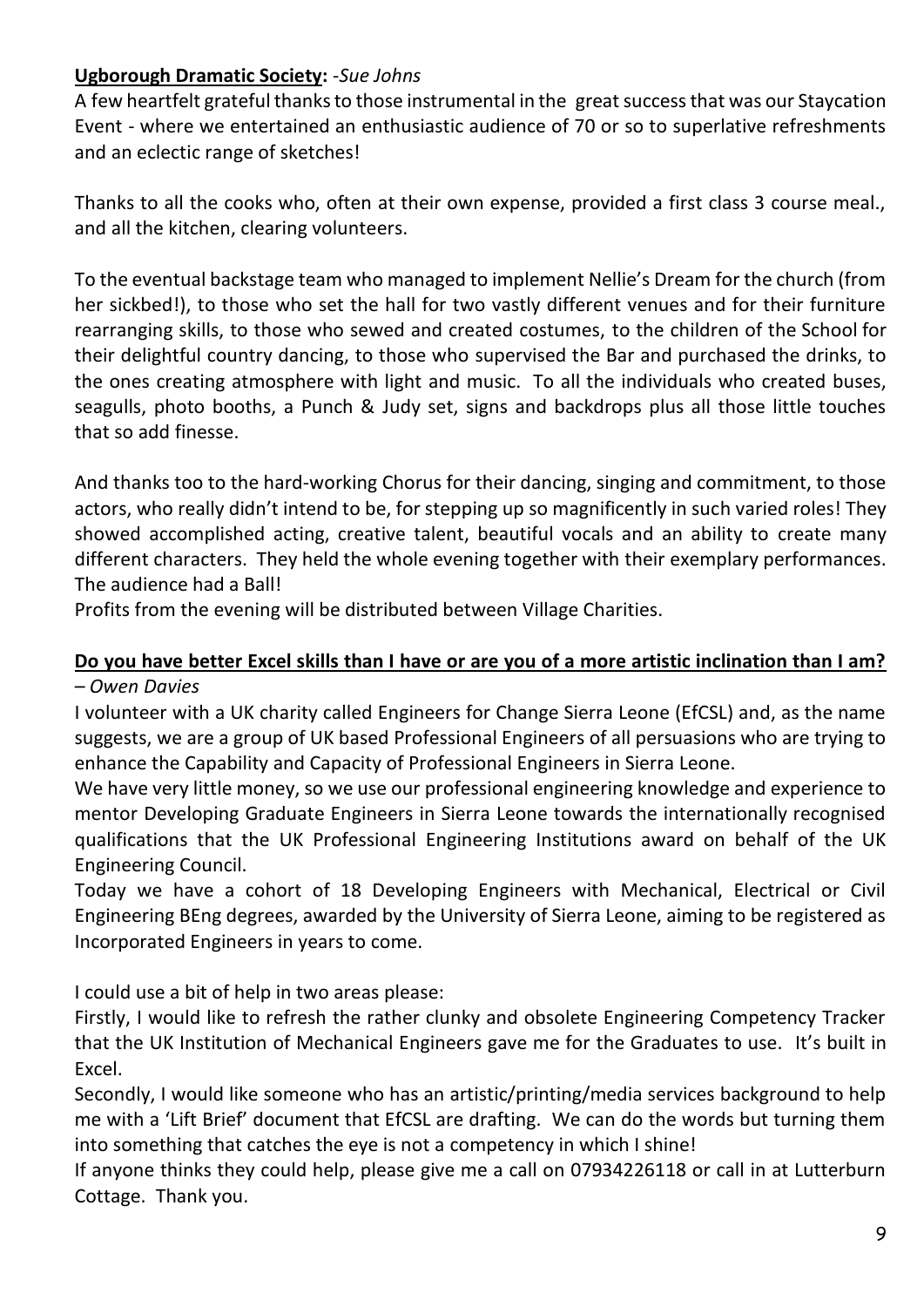**Bittaford Methodist Chapel** *Chris Phillips* 07899934743 All services start at 11 a.m. unless otherwise shown. Sunday 1<sup>st</sup> May - Revd D Youngs. Communion service Sunday 8 th May -Mrs M McNaughton. Sunday 15<sup>th</sup> May - Mr K Ridley. Sunday  $22^{nd}$  May No morning service but at 3 p.m. Revd A Roper. SONGS of PRAISE SERVICE. There will not be a sermon, but we will have well known hymns, Light refreshments. All welcome. On 3rd April a free concert was given by the Damerel Belles at the chapel. A retiring collection raised £!30 for the upkeep of the chapel. The members of the chapel wish to express their appreciation to the Damerel Belles and their Director Trefor Farrow

## **Rainfall at Shellwood Hill** *George Arnison*

Our dry start to the year continued through March, when I recorded just 82mm (just over 3") of rain at Shellwood Hill, which was below the month's average of 108mm. Otherwise it was a fairly unmemorable month weather-wise.

Looking back at the Met Office weather maps for last winter (i.e. Dec, Jan & Feb) across Devon – – it was warmer (by over 1°C), drier (by around 20%) and less sunny (by around 10%), in comparison to the 1991-2020 averages.

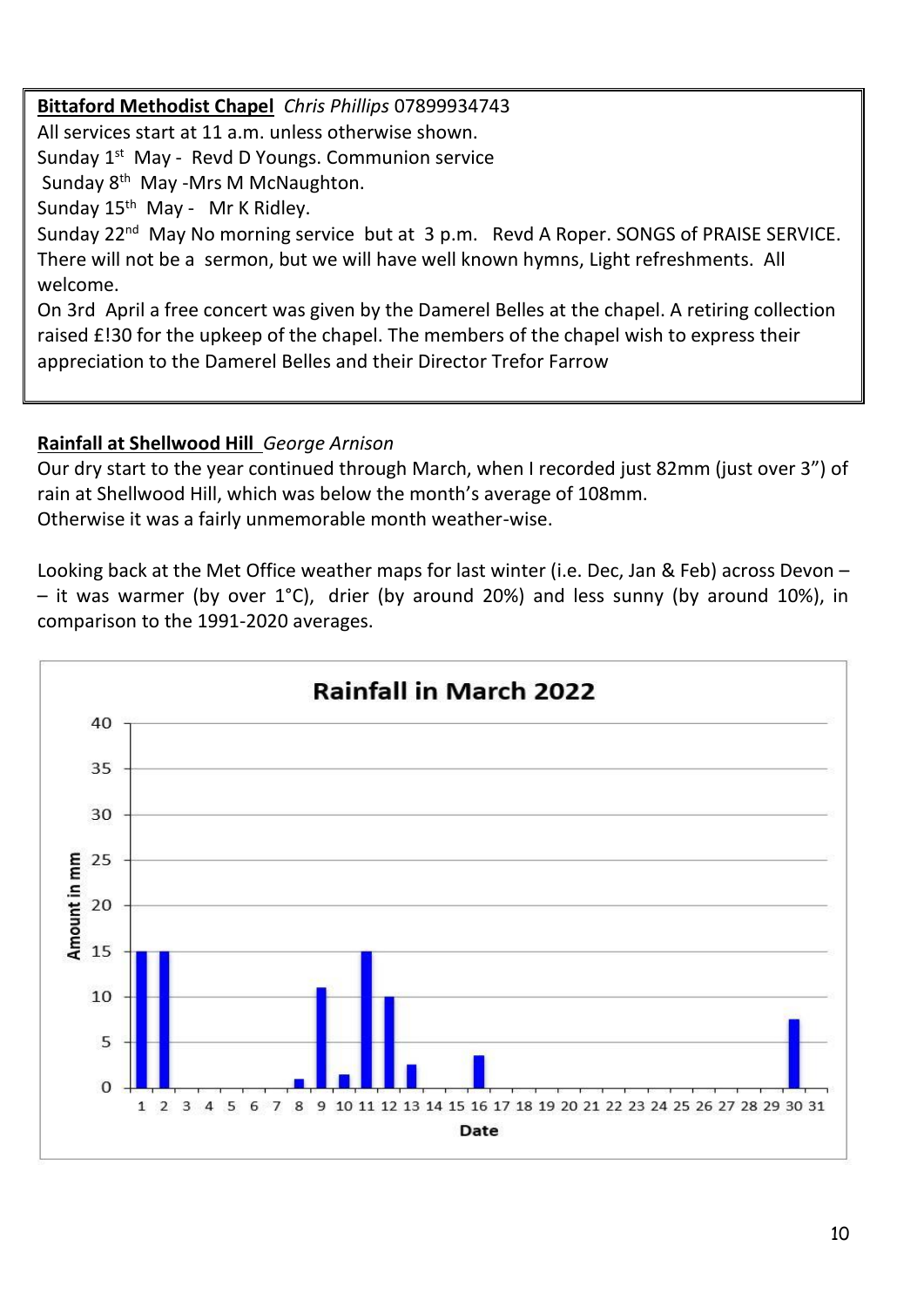

#### **Ugborough Parish Council**

Clerk: Sarah Woodman Tel: 01364 661127 Email: [ugboroughpc@yahoo.co.uk](file:///C:/Users/User/Documents/newsletter/ugboroughpc@yahoo.co.uk) Website[: https://ugboroughparishcouncil.org](https://ugboroughparishcouncil.org/)

**People Power** came to Ugborough at the start of the April Parish Council Meeting, as we were deluged with villagers who had come along to express their concerns at the decision by the school (now part of WeST Academy) that the playing field could not be used as a community space. A community working group had been set up, with practical solutions to the Headteacher's concerns over safeguarding. They were supported by DCC Cllr Dan Thomas, and the Parish Council has asked for a meeting with the Headteacher. This conflict also raises the wider issues of the absence of community in the new Academy arrangements, together with inadequate consultation on changes in the school administration.

**Questions from the public** always raise diverse issues, and this meeting was no exception. A community litter pick in Ugborough (thank you!) had revealed numerous wobbly paving setts around the Square. And complaints in Bittaford had arisen from noisy workers overnight on the railway line.

The Parish Council has contacted those responsible, and hopefully these complaints will be resolved.

**Ukranian refugees** were the focus for attention by both your County and District Councillors. A new website now hosts the latest guidance and information - visit [devon.gov.uk/supporting](file:///C:/Users/UgboroughPC/Documents/UPC/Newsletter%20&%20Press%20releases/2022/devon.gov.uk/supporting-ukraine)[ukraine.](file:///C:/Users/UgboroughPC/Documents/UPC/Newsletter%20&%20Press%20releases/2022/devon.gov.uk/supporting-ukraine) Anyone who is interested in offering accommodation can register via the government website Homes for Ukraine – [Local Sponsorship Scheme for Ukraine.](https://eur02.safelinks.protection.outlook.com/?url=https%3A%2F%2Fhomesforukraine.campaign.gov.uk%2F&data=04%7C01%7Cmairi.hamilton%40devon.gov.uk%7Cf49231e06099488363cf08da067b0c2e%7C8da13783cb68443fbb4b997f77fd5bfb%7C0%7C0%7C637829422793304132%7CUnknown%7CTWFpbGZsb3d8eyJWIjoiMC4wLjAwMDAiLCJQIjoiV2luMzIiLCJBTiI6Ik1haWwiLCJXVCI6Mn0%3D%7C3000&sdata=NWh0LjYun2ghZWX1wY6%2FfXFIIVvbFot9H2m%2BBWwhal4%3D&reserved=0) The fastest way to donate to a DEC appeal is by donating online at [https://www.dec.org.uk/appeal/ukraine-humanitarian](https://www.dec.org.uk/appeal/ukraine-humanitarian-appeal)[appeal.](https://www.dec.org.uk/appeal/ukraine-humanitarian-appeal)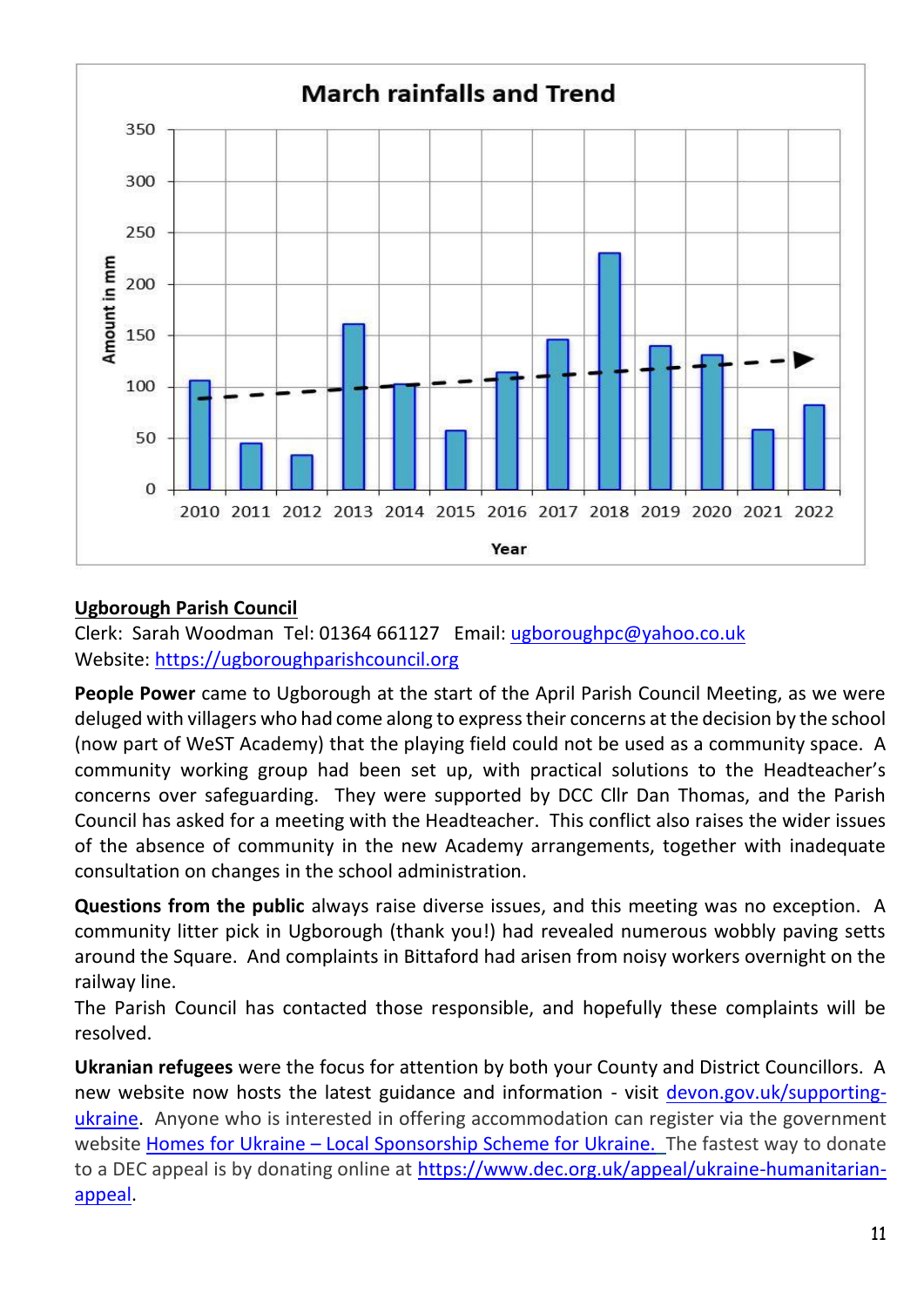Finally, the Government has published a guide in Ukranian on how to access benefits and find work at [https://www.gov.uk/government/publications/welcome-a-guide-for-ukrainians](https://www.gov.uk/government/publications/welcome-a-guide-for-ukrainians-arriving-in-the-uk)[arriving-in-the-uk](https://www.gov.uk/government/publications/welcome-a-guide-for-ukrainians-arriving-in-the-uk)

**Spring COVID-19 booster jabs** have started to be offered to those people in Devon at greatest risk of COVID-19 infection, many of whom had their first booster six months ago. The groups eligible for the spring booster are people aged 75 years and older, residents in a care home for older adults, and people aged 12 years old and over who have a weakened immune system. The best time to have the spring booster is around six months after the previous booster, although the minimum interval is three months. You can find your nearest walk-in clinic on the NHS site [finder website](https://digital.nhs.uk/services/nhs-service-finder) or book an appointment via the [National Booking System.](https://www.nhs.uk/conditions/coronavirus-covid-19/coronavirus-vaccination/book-coronavirus-vaccination/)

**Step on Scheme** is being piloted by SHDC, to pay a deposit of about £3,000 for anyone wanting to give up a rented social property and buy a part buy/part rent property. SHDC is also joining with DCC & Plymouth CC to set up a Freeport for Plymouth and South Devon.

**Planning applications** considered at the Meeting (with the Parish Council recommendation in **bold**):

1. 22/0010 TPOs at Bittaford Wood Caravan Park: Reduce oaks **No comment**

2. [0759/22/HHO](http://apps.southhams.gov.uk/PlanningSearchMVC/Home/Details/220759) & [0760/22/LBC](http://apps.southhams.gov.uk/PlanningSearchMVC/Home/Details/220760) Householder application & Listed Building Consent for alterations to convert workshop into greenhouse and reinstate conservatory at Lower Bowcombe Farm Ugborough **Support, subject to existing stonework being retained and not replaced**

3. [042/22/PDM](http://apps.southhams.gov.uk/PlanningSearchMVC/Home/Details/221042) & [0953/22/PDM](http://apps.southhams.gov.uk/PlanningSearchMVC/Home/Details/220953) Application to determine if prior approval is required for a proposed change of use of agricultural building to 1No. dwellinghouse (Class C3) and for associated operational development (Class Q (a+b)) Yeo Farmhouse, Ermington Road, Ivybridge (For information) **Not enough information provided on the timing of the land purchase, nor the agricultural use of the buildings and land. Zone 3 flood zone.**

4. [0465/22/HHO](http://apps.southhams.gov.uk/PlanningSearchMVC/Home/Details/220465) Householder application for first floor extension to the rear of property at Press House, Ware Hill, Ugborough **Neutral**

5. [0977/22/FUL](http://apps.southhams.gov.uk/PlanningSearchMVC/Home/Details/220977) Replace existing wooden flagpole with recycled aluminium flagpole at The Flagpole, The Square, Ugborough **Support**

**Maintenance** of Parish Council assets was discussed: The planning application for a new flagpole has been submitted; footpath improvements through Bittaford playpark have been negotiated with Dartmoor National Park; the bench next to Bittaford phone box will be replaced; the Bittaford bus shelter is to receive a spring clean; and the Parish Council will be displaying a plaque commemorating the Platinum Jubilee on the conduit. The Parish Council had followed up a request at the Annual Parish Meeting to replace the disintegrating pole on Ugborough Beacon, but was unsuccessful as the landowner's permission was not forthcoming.

**The next Meeting** will be held in the main hall at Ugborough Village Hall from 7 p.m. on Wednesday 4<sup>th</sup> May, starting with the Annual Parish Council Meeting, when administrative arrangements for the next year are agreed.

*Privacy policy – visit ugboroughparishcouncil.gov.uk*

**Litter picking equipment is available to local volunteers.** 

To borrow, please contact the Parish Clerk Tel 01364 661127 [ugboroughpc@yahoo.co.uk](mailto:ugboroughpc@yahoo.co.uk)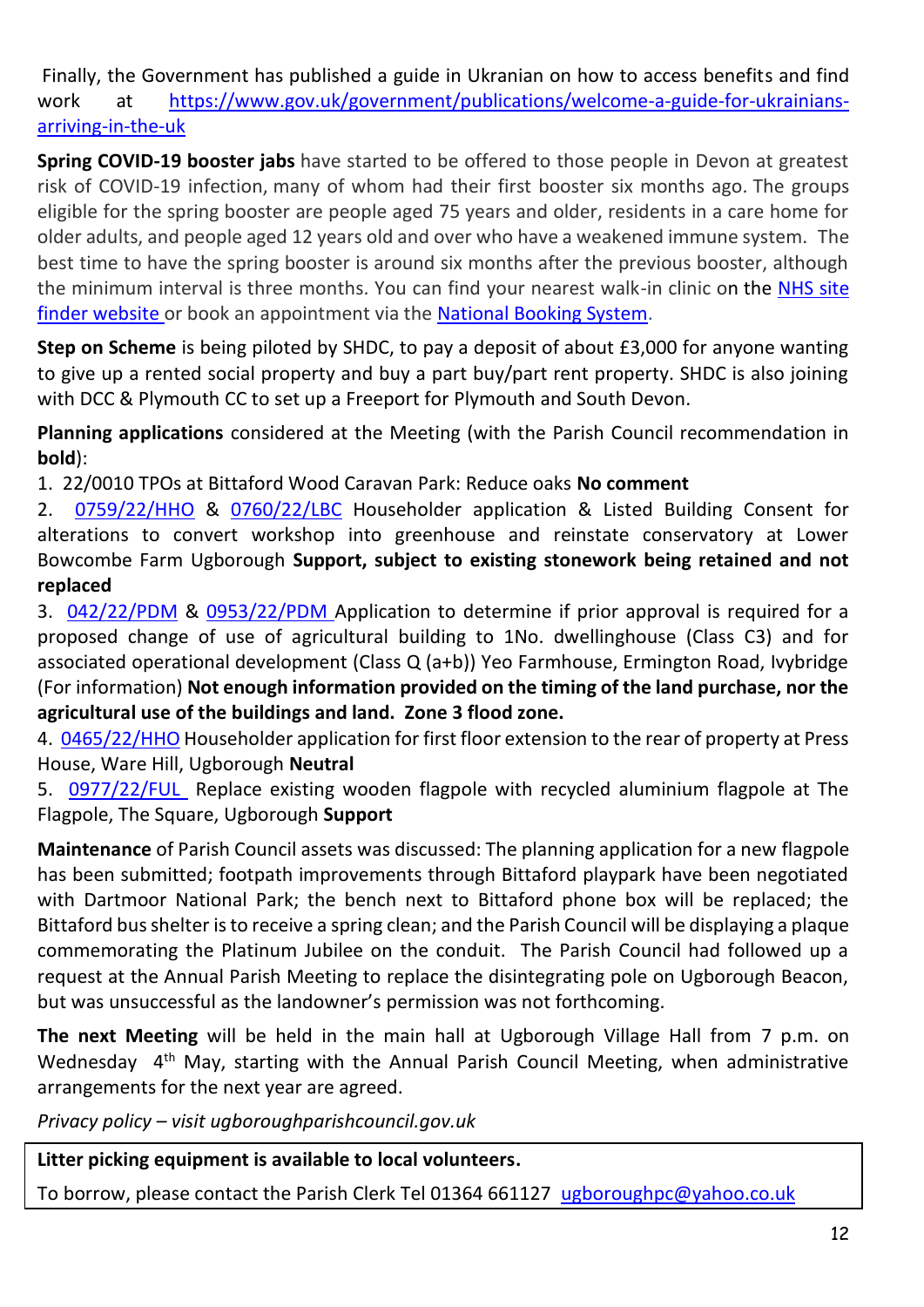## **Events in St Peter's Church** *Sue Johns*

It was great to see the church thronging with school children as the Friends of Ugborough School held their **Easter Tea Afternoon** in church - with a great display of their Spring work and sunflower creations - and how cheering to hear the church ring with the sound of young voices as the Tuesday After School Choir entertained us all!

#### **Easter Post Office Coffee Morning.**

How wonderful to be able to welcome the community to the church for such a social event! A good crowd enjoyed hot cross buns and coffee whilst partaking of the side stalls managed by the children, such as Guess the Eggs in a Jar, A Treasure Hunt and Guess the Weight of the Simnel Cake (won by Flo Crossman) The Posy competitions were won by Sylvia Marcus and the Godfrey Family. Thanks to Claire Lockley for judging.

As a bonus we raised £150 for church funds.

At last **Messy Church i**s back in its rightful regular place on a 4th Sunday at 4:30 p.m. Note the slot!

In March for the first time in two years, some 30 odd parents and children enjoyed the story telling, crafts and party tea.

We even boasted a small music group - which we very much hope to build upon.

The **All Age service on Easter Day** was similarly a joyful occasion with some 60 attendees aged from 4 to 84 enjoying informal worship with Rev David Sayle, including tissue flower making and the Lego Challenge for the children - and of course the inevitable Egg Hunt!

#### **Next Event**

A Farmhouse Lunch at Dunwell Farm, Ugborough: 12 – 2 p.m. on Wednesday May 4th. Tickets £12. Draw and a Bring & Buy Stall All proceeds to church funds.

At last- Messy Church is back! Sunday  $22^{nd}$  May at 4.30- 6 p.m. Stories, crafts, messy activities, songs, food and fun at St Peter's Church, Ugborough, All Ages welcome. Children to be accompanied by an adult

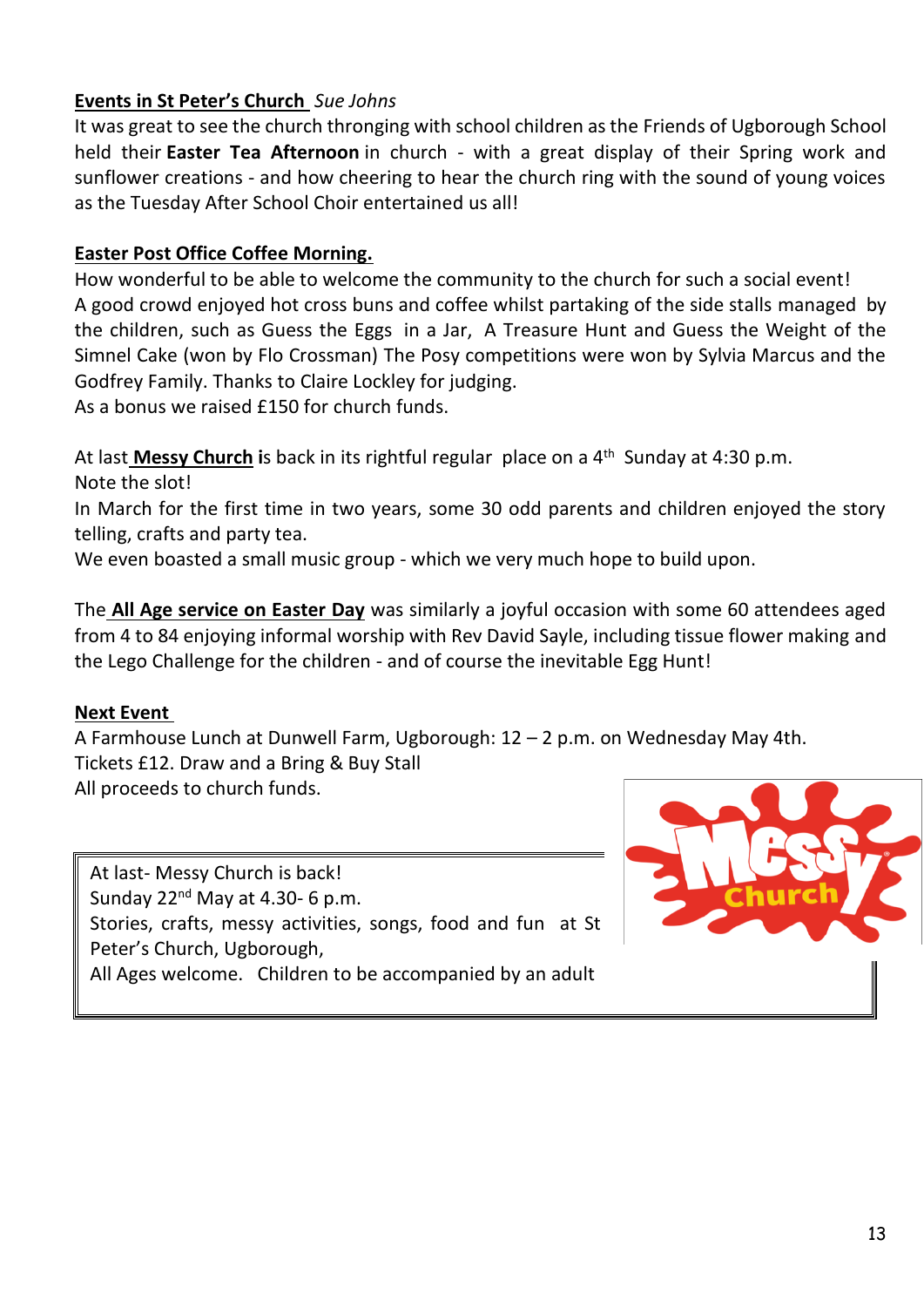#### **Services at St. Peter's Church, Ugborough**

Services start at 9.30 a.m. unless otherwise shown.

We have a variety of services, traditional and informal, so please check below to see what is available.

| Date                                   | Service                                               |
|----------------------------------------|-------------------------------------------------------|
| Sunday 1 <sup>st</sup> May             | All Age worship- an informal service suitable for all |
|                                        | and led by Local Worship Leaders.                     |
| Sunday 8 <sup>th</sup> May             | Holy Communion- a traditional service                 |
| Sunday 15th May                        | Morning Praise- a more informal service led by Local  |
|                                        | <b>Worship Leaders</b>                                |
| Sunday 22 <sup>nd</sup> May 9.30 a.m.  | Holy Communion- a more traditional service            |
| 4.30 p.m.                              | Messy Church -see below                               |
| Sunday 29 <sup>th</sup> May at 11 a.m. | Benefice Holy Communion service at Diptford- no       |
|                                        | service at Ugborough                                  |

## **Please use the hand gel provided and respect others' space. You may continue to use face covering if you wish.**

## **Ugborough Church Annual Parochial Meeting**

#### **Date – to be confirmed (in May)**

The APCM is where new appointments are made, and our supportive army of volunteers are reelected.

We look to make new appointments for Church Wardens, the people who look after fabric and day to day functions of our Churches. We take stock of what the parishes have achieved during the challenging years,

We then plan for the year ahead and look forward to a more productive year.

This is one of those meetings that a minority of our parishioners attend, but if you want to have your say in parish church matters, you are welcome to attend.

Please look out for details confirming the date.

The **Three Rivers Mission Community** covers the parishes of Diptford, Ermington, Halwell, Harberton, Harbertonford, Moreleigh, North Huish and Ugborough.

You can find out about everything that's going on across all the parishes at its website, [www.3rivers.org.uk](http://www.3rivers.org.uk/)

#### **For all church business and parish matters, please contact**

Rev'd David Sayle, The Rectory Diptford Totnes Devon TQ9 7NY 01548 821199 email *[parish\\_sayle@me.com.](mailto:parish_sayle@me.com)*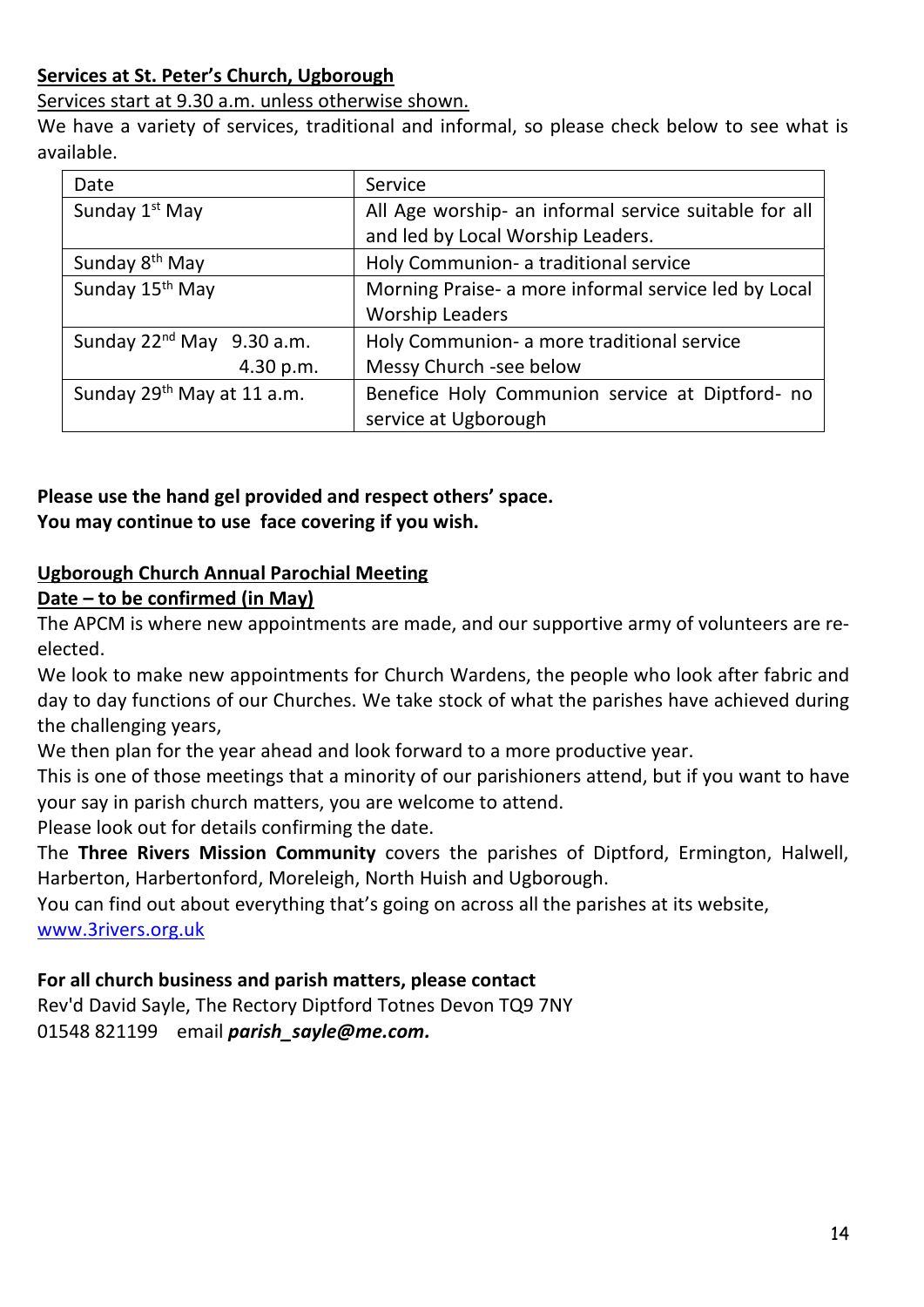### **May reflection-** *David Stafford.*

What a difference a day makes. In the case of those left behind when Jesus had been murdered there were rumours and eyewitness accounts that he was alive and had encounters with one or two of his followers. Just because you hear that someone has had such an experience does not mean that you believe them. Should they give credence to the whole idea of resurrection and believe what they had been told? This was a problem for the disciples and especially for Thomas. Minus Thomas, they locked themselves in a house because they were afraid of the authorities, especially regarding the rumours of resurrection. Even Mary's recounting of her amazing talk with Jesus was not enough to help them manage that fear. Even with an eye witness to a miracle, they needed something more to inspire them to leave that safe place.

Thankfully Jesus just showed up, in the middle of their fear, and says to them, "Peace be with you." I guess he could tell that they needed some encouragement. He offers them his hands and his side, sharing with them his wounds, not because they asked, but it seems like he knows that it might help them to understand if they see. Evidence was important to them because they found it hard to believe that what he had said all along was in fact true. He breathes the Holy Spirit on them, This new Body of Christ, (those who form His church), will carry his work. And he disappears, just as quickly as he once appeared.

Thomas missed it all. I'm not sure where he was. Scripture doesn't say, but does indicate that Thomas was not known for being fearful. It is fascinating that the disciples, including Thomas are in that same house a week later. Maybe they chose to wait, hoping that Jesus would appear again for their friend. Jesus appears again, not bothering with the doors they have closed to protect themselves. Again, he offers peace, and he offers his body as proof. Jesus said to Thomas don't be unbelieving but believe. To believe in him is to be in relationship with God through him. In this moment, when Jesus asks Thomas to believe, unsurprisingly, Thomas, fearless as ever, quickly asserts his belief and renews his relationship, calling Jesus, "My Lord and My God", making one of the clearest statements of belief in the whole Gospel.

Let's fast forward several weeks into the future where we find Peter speaking quite fearlessly in Jerusalem. How was he able to speak out when in the upper room they were quite frightened of the authorities? Well it was the evidence that sunk home that Jesus was alive and afterwards had ascended into heaven. Now their real joy of witnessing to these events began.

#### **Village services.**

A reminder that you can visit the Devon Libraries Mobile Library Service at Ugborough Square, Tuesdays from 9.30 a.m.-10 a.m., normally every 4 weeks. The next date is **May** 24<sup>th</sup>.

And don't forget to visit your Post Office in Ugborough Church on Tuesday afternoon from 12.30-2.30 p.m. and Thursday morning from 10 a.m. – 12 noon.